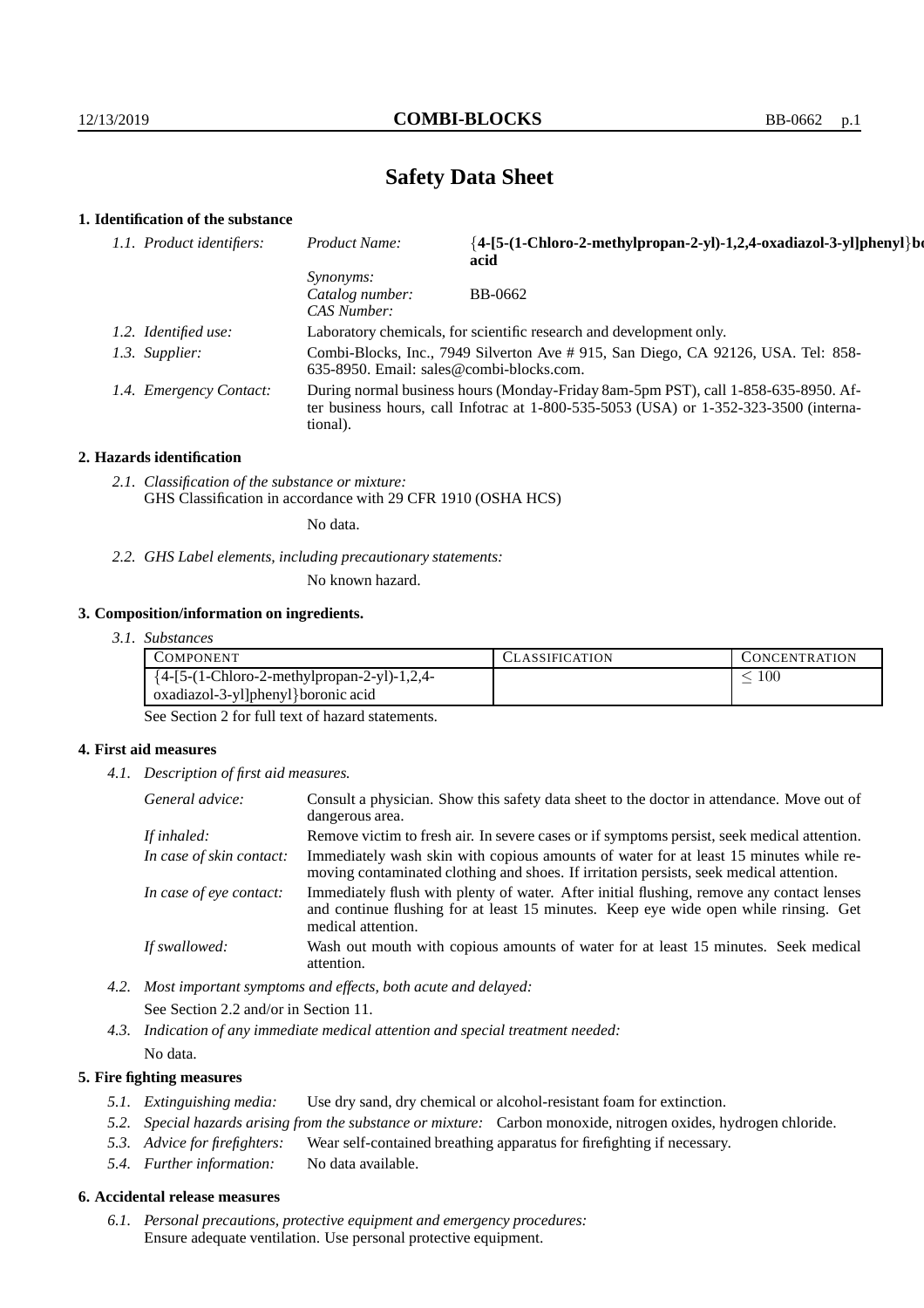|                                   | 6.2. Environmental precautions:                                                                                                                                                                                                                            |                                                                                                                                                                                                                                                                    |  |
|-----------------------------------|------------------------------------------------------------------------------------------------------------------------------------------------------------------------------------------------------------------------------------------------------------|--------------------------------------------------------------------------------------------------------------------------------------------------------------------------------------------------------------------------------------------------------------------|--|
|                                   |                                                                                                                                                                                                                                                            | Should not be released into the environment. See Section 12 for additional ecological information.                                                                                                                                                                 |  |
|                                   | 6.3. Methods and materials for containment and cleaning up:                                                                                                                                                                                                |                                                                                                                                                                                                                                                                    |  |
|                                   | Sweep up or vacuum up spillage and collect in suitable container for disposal.                                                                                                                                                                             |                                                                                                                                                                                                                                                                    |  |
| 6.4. Reference to other sections: |                                                                                                                                                                                                                                                            |                                                                                                                                                                                                                                                                    |  |
|                                   |                                                                                                                                                                                                                                                            | Refer to protective measures listed in Sections 8 and 13.                                                                                                                                                                                                          |  |
|                                   | 7. Handling and storage                                                                                                                                                                                                                                    |                                                                                                                                                                                                                                                                    |  |
|                                   |                                                                                                                                                                                                                                                            | 7.1. Precautions for safe handling: Avoid contact with skin and eyes. Avoid inhalation of vapour or mist. Keep away<br>from sources of ignition - No smoking. Take measures to prevent the build up of electro-<br>static charge. For precautions see section 2.2. |  |
|                                   | 7.2. Conditions for safe storage, including any incompatibilities: Store refrigerated. Keep container tightly closed in<br>a dry and well-ventilated place. Containers which are opened must be carefully resealed<br>and kept upright to prevent leakage. |                                                                                                                                                                                                                                                                    |  |
|                                   | 7.3. Specific end use(s):                                                                                                                                                                                                                                  | Laboratory chemicals, for scientific research and development only.                                                                                                                                                                                                |  |
|                                   | 8. Exposure Controls / Personal protection                                                                                                                                                                                                                 |                                                                                                                                                                                                                                                                    |  |
|                                   | 8.1. Control parameters:                                                                                                                                                                                                                                   |                                                                                                                                                                                                                                                                    |  |
|                                   | Components with workplace control parameters: Contains no substances with occupational exposure limit values.                                                                                                                                              |                                                                                                                                                                                                                                                                    |  |
|                                   | 8.2. Exposure controls:                                                                                                                                                                                                                                    |                                                                                                                                                                                                                                                                    |  |
|                                   | Appropriate engineering controls: Ensure that eyewash stations and safety showers are close to the workstation<br>location. Ensure adequate ventilation, especially in confined areas.                                                                     |                                                                                                                                                                                                                                                                    |  |
|                                   | Personal protective equipment:                                                                                                                                                                                                                             |                                                                                                                                                                                                                                                                    |  |
|                                   | Eye/face protection:                                                                                                                                                                                                                                       | Wear appropriate protective eyeglasses or chemical safety goggles as described by OSHA's<br>eye and face protection regulations in 29 CFR 1910.133 or European Standard EN166.                                                                                     |  |
|                                   | Skin protection:                                                                                                                                                                                                                                           | Handle with gloves. Gloves must be inspected prior to use. Use proper glove removal<br>technique (without touching glove's outer surface) to avoid skin contact with this product.                                                                                 |  |

## **8. Exposure Controls / Personal protection**

| Eye/face protection:               | Wear appropriate protective eyeglasses or chemical safety goggles as described by OSHA's<br>eye and face protection regulations in 29 CFR 1910.133 or European Standard EN166.                                                                                                                                         |
|------------------------------------|------------------------------------------------------------------------------------------------------------------------------------------------------------------------------------------------------------------------------------------------------------------------------------------------------------------------|
| Skin protection:                   | Handle with gloves. Gloves must be inspected prior to use. Use proper glove removal<br>technique (without touching glove's outer surface) to avoid skin contact with this product.<br>Dispose of contaminated gloves after use in accordance with applicable laws and good<br>laboratory practices. Wash and dry hands |
| <b>Body Protection:</b>            | Complete suit protecting against chemicals, Flame retardant antistatic protective clothing.,<br>The type of protective equipment must be selected according to the concentration and<br>amount of the dangerous substance at the specific workplace.                                                                   |
| Respiratory protection:            |                                                                                                                                                                                                                                                                                                                        |
| Control of environmental exposure: | Prevent further leakage or spillage if safe to do so. Do not let product enter<br>drains.                                                                                                                                                                                                                              |

# **9. Physical and chemical properties**

*9.1. Information on basic physical and chemical properties*

| (a)      | Appearance:                                   | No data  |
|----------|-----------------------------------------------|----------|
| (b)      | Odour:                                        | No data  |
| (c)      | Odour Threshold:                              | No data  |
| (d)      | pH:                                           | No data  |
| (e)      | Melting point/freezing point:                 | No date. |
| (f)      | Initial boiling point and boiling range:      | No data  |
| (g)      | Flash point:                                  | No data  |
| (h)      | Evaporatoin rate:                             | No data  |
| (i)      | Flammability (solid, gas):                    | No data  |
| (j)      | Upper/lower flammability or explosive limits: | No data  |
| $\rm(k)$ | Vapour pressure:                              | No data  |
| (1)      | Vapour density:                               | No data  |
| (m)      | Relative density:                             | No data  |
| (n)      | Water solubility:                             | No data  |
| $\circ$  | Partition coefficient: n-octanol/water:       | No data  |
| (p)      | Auto-ignition:                                | No data  |
| (q)      | Decomposition temperature:                    | No data  |
| (r)      | Viscosity:                                    | No data  |
| (s)      | Explosive properties:                         | No data  |
| (t)      | Oxidizing properties:                         | No data  |